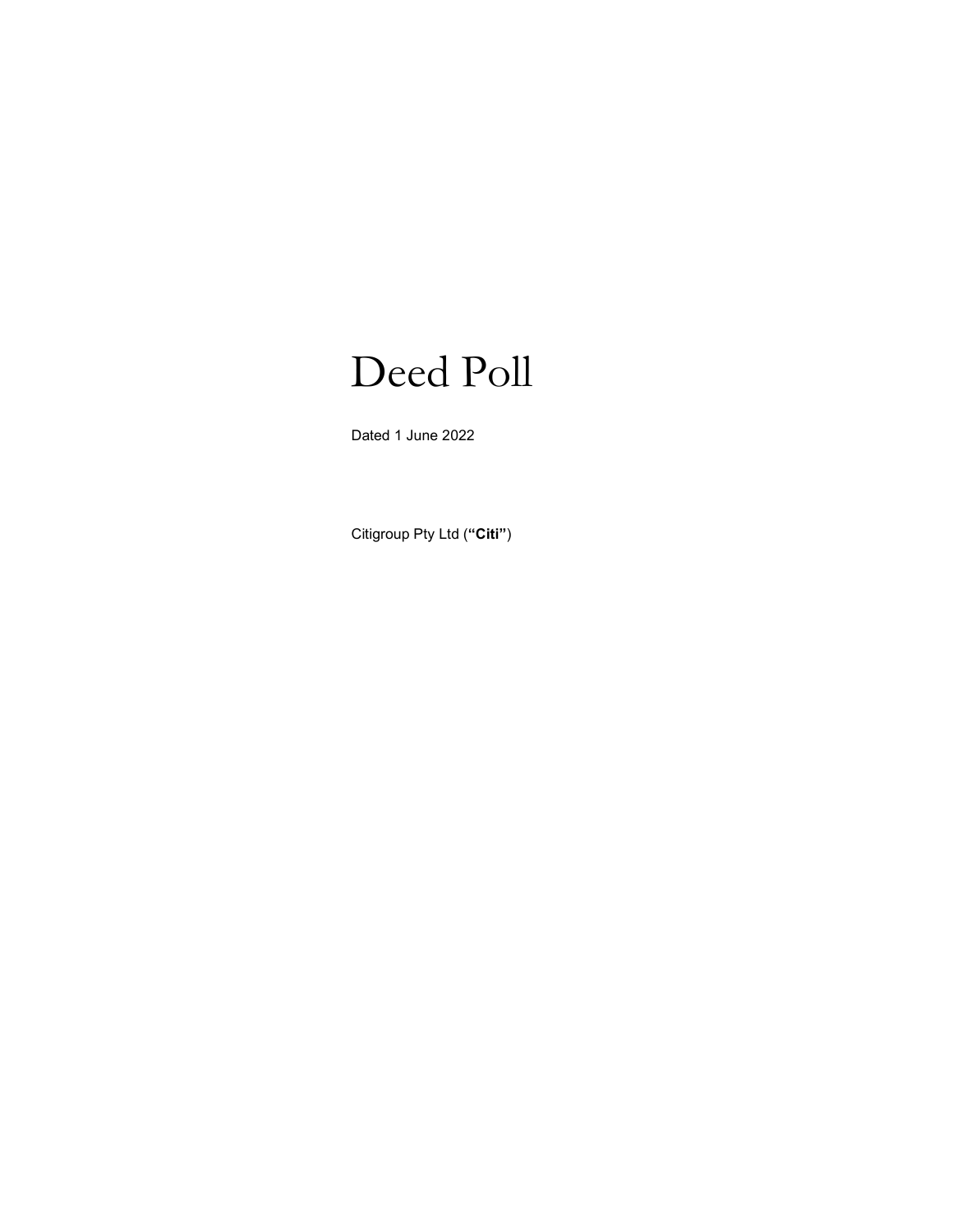# Deed Poll

| <b>Details</b>                   |                                                                      |                                                                                                                                                                                                                                                                                                                                                                                                         |                                |
|----------------------------------|----------------------------------------------------------------------|---------------------------------------------------------------------------------------------------------------------------------------------------------------------------------------------------------------------------------------------------------------------------------------------------------------------------------------------------------------------------------------------------------|--------------------------------|
| <b>Party</b>                     |                                                                      |                                                                                                                                                                                                                                                                                                                                                                                                         |                                |
| Citi                             | Name<br><b>ACN</b><br>Formed in<br>Address<br>Telephone<br>Attention |                                                                                                                                                                                                                                                                                                                                                                                                         | <b>Citigroup Pty Ltd</b>       |
|                                  |                                                                      |                                                                                                                                                                                                                                                                                                                                                                                                         | 004 325 080                    |
|                                  |                                                                      |                                                                                                                                                                                                                                                                                                                                                                                                         | Australia                      |
|                                  |                                                                      |                                                                                                                                                                                                                                                                                                                                                                                                         | 2 Park Street, Sydney NSW 2000 |
|                                  |                                                                      |                                                                                                                                                                                                                                                                                                                                                                                                         | $(02)$ 8225 0000               |
|                                  |                                                                      |                                                                                                                                                                                                                                                                                                                                                                                                         | <b>General Counsel</b>         |
| <b>Effective Date</b>            | 1 June 2022                                                          |                                                                                                                                                                                                                                                                                                                                                                                                         |                                |
| <b>Governing law</b>             | <b>New South Wales</b>                                               |                                                                                                                                                                                                                                                                                                                                                                                                         |                                |
| <b>Business Day</b><br>place (s) | Sydney                                                               |                                                                                                                                                                                                                                                                                                                                                                                                         |                                |
| <b>Background</b>                | A                                                                    | As at the Effective Date, Citi has sold its consumer banking<br>business to NAB (Business Sale). The sale includes a<br>sale of various consumer banking products bearing the Citi<br>name to NAB, and a transfer of certain banking assets and<br>liabilities of Citi to NAB through a voluntary transfer under<br>the Financial Sector (Transfer and Restructure) Act 1999<br>(Cth) (FSTRA Transfer). |                                |
|                                  | в                                                                    | In connection with the Business Sale, Citi has agreed to<br>provide various services to NAB. These services may<br>involve providing credit assistance to consumers in relation<br>to credit contracts transferred to NAB under the FSTRA<br>Transfer or entered into by NAB after the Business Sale.                                                                                                   |                                |
|                                  | C                                                                    | Citi has applied to ASIC for relief from certain requirements<br>of Chapter 3 of the NCCP Act in respect of this credit<br>assistance.                                                                                                                                                                                                                                                                  |                                |
|                                  | D                                                                    | As a condition of granting relief to Citi, ASIC requires Citi to<br>enter into this deed poll. The purpose of this deed poll is to<br>provide additional rights against Citi to NAB customers who<br>have received credit assistance from Citi.                                                                                                                                                         |                                |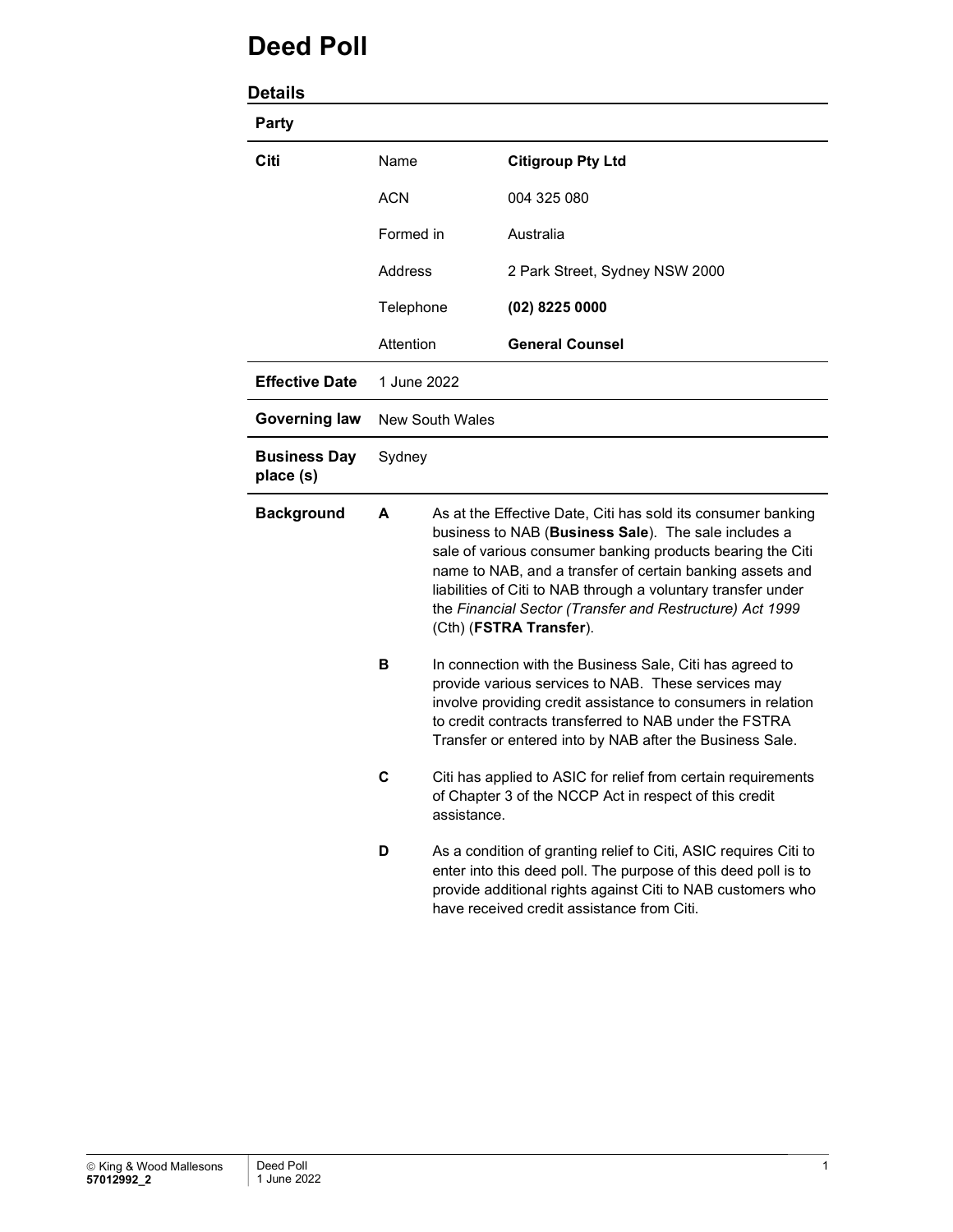# Deed Poll

# General terms

## 1 Definitions

### 1.1 In this deed poll:

Citi has the meaning given in the Details.

Co-Branded Product means a Credit Contract in relation to which, under an agreement between Citi and NAB:

- (a) NAB is permitted to use Citi's name or any other words, phrases, initial or logo associated with Citi on the contract or any letter or other material (including any device) relating to the contract; and
- (b) Citi or a representative of Citi provides credit assistance;

Credit Contract has the same meaning as in section 5 of the NCCP Act.

Effective Date has the meaning given in the Details.

NAB means National Australia Bank Limited (ABN 12 004 044 937).

NAB Co-branded Customer means a customer under a NAB Product which is a Co-Branded Product.

#### NAB Product means:

- (a) a Credit Contract that was originated by Citi and has been transferred to NAB; or
- (b) a Credit Contract entered into by NAB as credit provider and in relation to which Citi or a representative of Citi provides, or has provided, credit assistance.

NCCP Act means the National Consumer Credit Protection Act 2009 (Cth) as affected by the NCCP Regulations.

**NCCP Regulations** means the National Consumer Credit Protection Regulations 2010 (Cth).

# 2 Joint and Several Liability to NAB Co-branded **Customers**

Citi irrevocably covenants with each NAB Co-branded Customer that Citi is jointly and severally liable with NAB to pay any compensation which NAB is ordered to pay to a NAB Co-branded Customer under s178 of the NCCP Act as a consequence of a breach by NAB of Division 4 of Part 3-2 of the NCCP Act.

This applies to such breaches that occur after the Effective Date and before 1 June 2026.